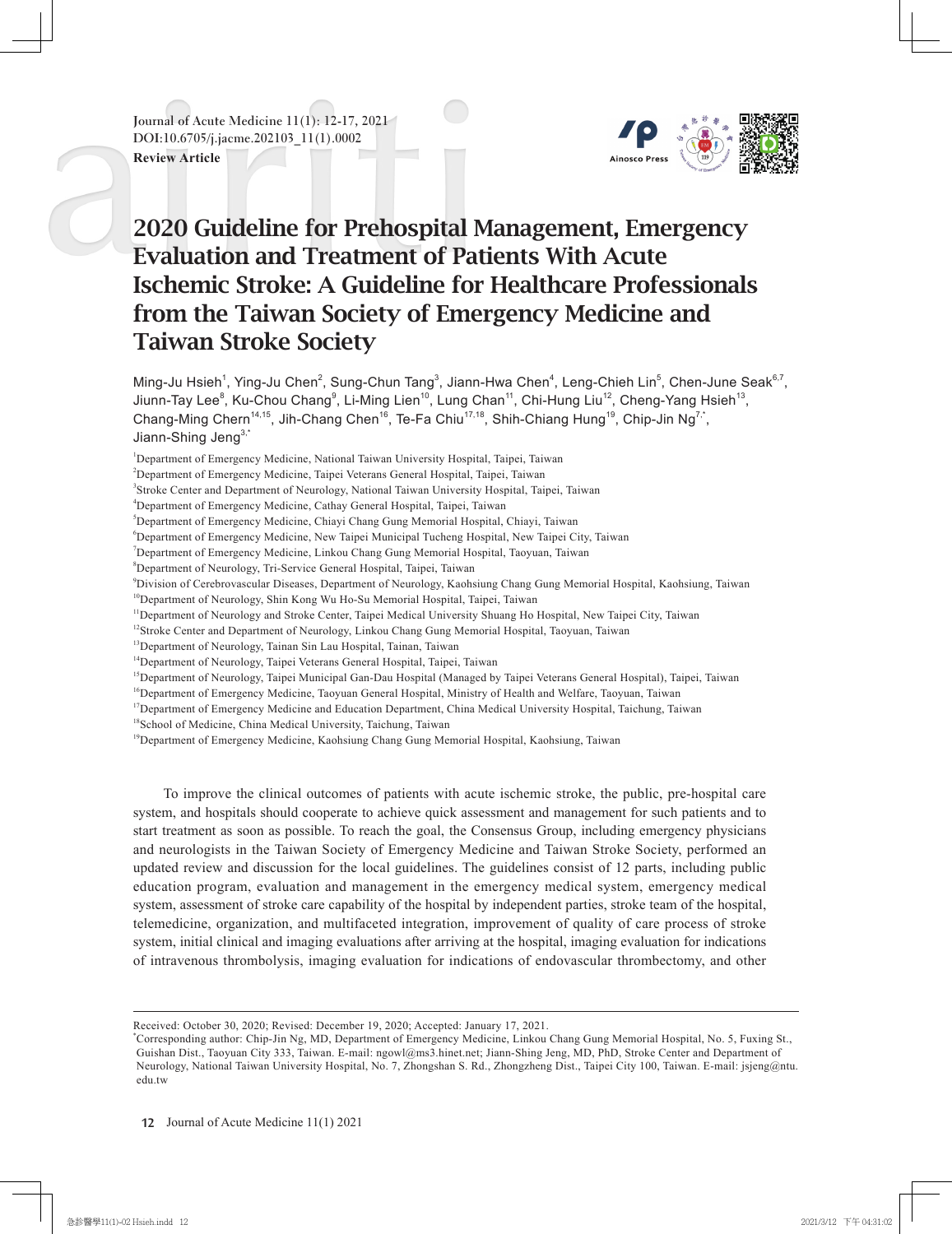diagnostics. For detailed contents in Chinese, please refer to the Taiwan Stroke Society Guideline and Taiwan Emergency Medicine Bulletin.

**Key words:** *ischemic stroke, thrombolytic therapy, endovascular thrombectomy, emergency medical system, stroke care*

### **Introduction**

In 1995, a clinical trial conducted by the National Institute of Neurological Disorders and Stroke found that administering recombinant tissue-type plasminogen activator to patients with acute ischemic stroke (AIS) within 3 hours of stroke onset can significantly improve favorable outcome after 3 months.<sup>1</sup> Since then, AIS treatment has entered a new era. In 2008, one European multicenter clinical trial further showed that intravenous thrombolysis (IVT) administered 3.0–4.5 hours after stroke onset could still improve the probability of favorable outcomes.<sup>2</sup> The Taiwan Stroke Society revised the IVT treatment guidelines in 2008, 2013, and 2019 in accordance with the research evidence and the trend of changes in international standards.<sup>3</sup> The recovery of the patient's neurological functions is significantly associated with the timing of starting IVT treatment, as illustrated by two meta-analyses that the shorter the time interval between the onset of stroke symptoms and IVT, the greater the odds of 3-month favorable functional outcomes.4,5 Therefore, minimizing the time-lapse from the onset of stroke to IVT treatment is vital.

In 2015, five pivotal endovascular thrombectomy (EVT) trials, including MR CLEAN, EXTEND IA, ESCAPE, SWIFT PRIME, and REVASCAT, <sup>6-10</sup> demonstrated that the clinical outcomes of AIS patients with large vessel occlusion (LVO) were significantly improved by IVT combined with EVT, compared with IVT alone. Later in the same year, the American Heart Association (AHA) strongly recommended the consideration of EVT in addition to IVT in eligible stroke patients with  $LVO$ .<sup>11</sup> Therefore, EVT has become the international standard of care for AIS patients with LVO.<sup>12</sup> In consistence with IVT, the timing of EVT with corresponding reperfusion also affects the patient's prognosis.

Appropriate pre-hospital emergency management and systematic care offering to AIS patients might increase the number of patients receiving IVT and EVT, and shortened the time from the onset of symptoms to treatment. This guideline adopts the Class of Recommendation (COR) (graded as Class I, IIa, IIb, III) and Level of Evidence (LOE) (graded as A, B-R, B-NR, C-LD, and C-EO) according to AHA/ ACC (American College of Cardiology)/HRS (Heart Rhythm Society) as shown below.<sup>13</sup> For detailed contents in Chinese, please refer to the Taiwan Stroke Society Guideline and Taiwan Emergency Medicine Bulletin.

### **Public Education Program**

#### **Recommendations**

- 1. Government agencies shall work with relevant medical societies and professionals to implement public education programs, which emphasize stroke symptoms and the need to seek immediate medical attention (for example, dial 119). These education programs shall cover different geographical regions (including outlying islands and rural areas), ethnic groups, age, and gender. (COR I, LOE B-NR)
- 2. The public education programs shall be individually designed for the public, physicians, other healthcare providers, emergency medical personnel, and other subjects of different nature to increase the proportion of stroke literacy and the usage of the emergency medical system. (COR I, LOE C-EO)
- 3. When a suspected stroke occurs, it is recommended that the patient or his/her surrounding persons dials 119 immediately to activate the emergency medical system and dispatching an ambulance to send the patient to the hospital as soon as possible. (COR I, LOE B-NR)

# **Evaluation and Management in Emergency Medical System**

#### **Recommendations**

1. The on-scene first-aid providers and emergency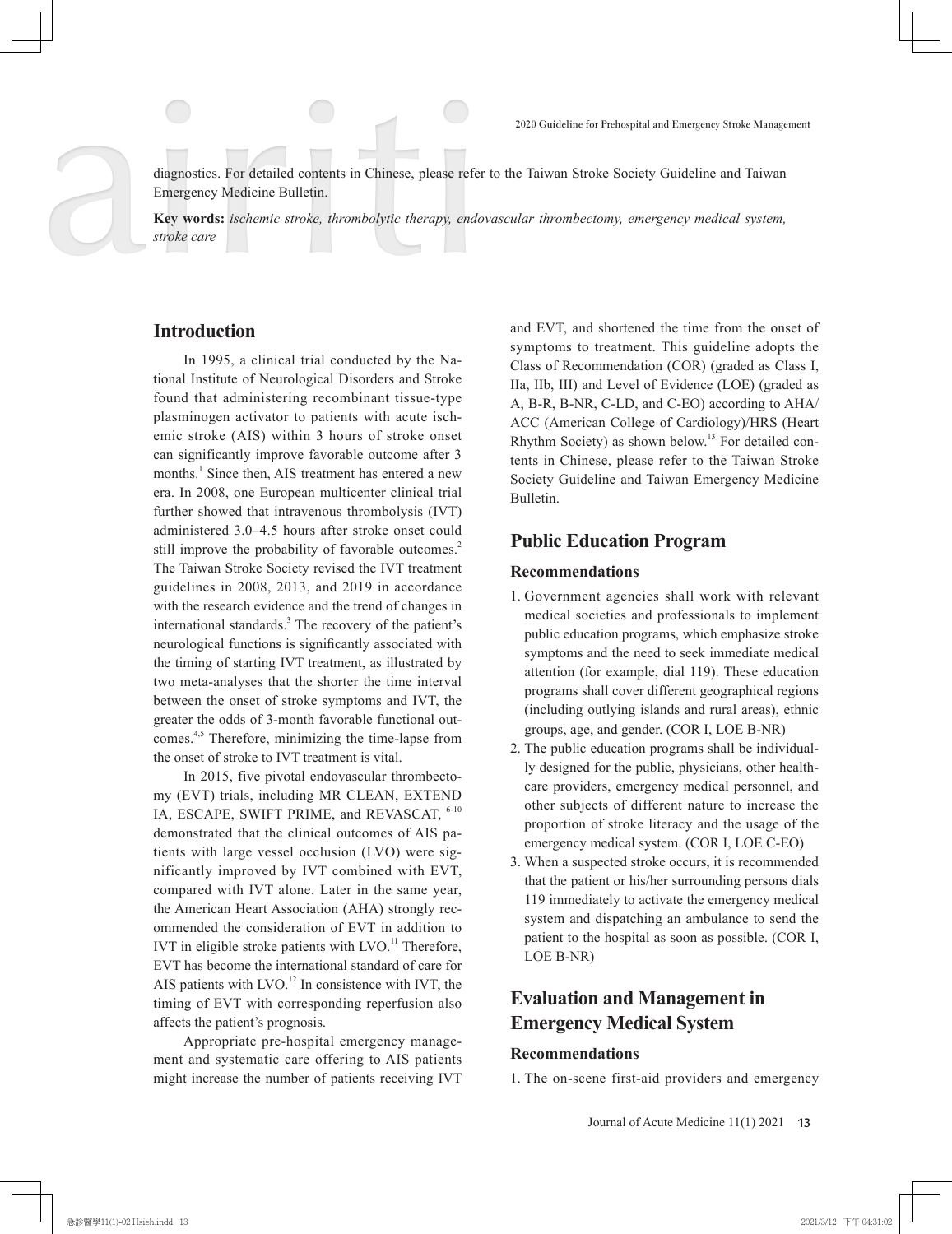#### **Hsieh et al.**

medical system dispatcher are recommended to recognize stroke patients using stroke assessment tools, and the emergency medical system dispatcher shall dispatch an ambulance to the scene as the highest priority. (COR I, LOE B-NR)

2. The emergency medical personnel are recommended to notify the receiving hospital that a suspected stroke patient is en route so that the hospital can initiate relevant measures and resources before the patient arrives. (COR I, LOE B-NR)

## **Emergency Medical System**

#### **Recommendations**

- 1. Healthcare facilities are recommended to assemble a cross-disciplinary stroke care team according to the Classification on Emergency Medical Capability of the Hospital and divided into (1) healthcare institutions that provide initial care including IVT therapy, and (2) hospitals that provide EVT and comprehensive peri-procedural care. (COR I, LOE A)
- 2. The establishment of stroke triage regulations and standard protocols by central and local government, along with healthcare authorities (i.e., the Department of Medical Affairs and the fire departments of different counties and cities), relevant medical societies and professionals, is recommended to ensure rapid recognition and evaluation of stroke patients with the usage of effective stroke indicators. (COR I, LOE B-NR)
- 3. Patients with suspected acute stroke shall be transported to a hospital that can provide IVT treatment as soon as possible, and the eligibility of the subsequent EVT treatment shall be also evaluated. (COR I, LOE B-NR)

# **Assessment of the Stroke Care Capability of the Hospital by Independent Parties**

#### **Recommendation**

It is recommended that independent parties (such as Joint Commission of Taiwan and Department of Medical Affairs) may evaluate the quality of stroke treatment in the healthcare facilities according to the Classification on Emergency Medical Capability of the Hospital and relevant regulations. (COR I, LOE B-NR)

# **Stroke Team of the Hospital**

#### **Recommendations**

- 1. Establish an acute stroke team consisting of physicians, nurses, case managers, radiology and laboratory personnel, and an organized in-hospital standard protocol to urgently evaluate patients with a suspected stroke. Stroke patients shall be subjected to a careful clinical assessment, including neurological examination and National Institutes of Health Stroke Scale (NIHSS) assessment. (COR I, LOE B-NR)
- 2. Implement multicomponent quality improvement actions, including emergency department education and establishment of an inter-departmental team with neurological expertise, to improve the quality and quantity of IVT therapy. (COR I, LOE A)
- 3. Establish and monitor the goal of door-to-needle time for IVT administration (the recommended goal is within 60 minutes). (COR I, LOE B-NR)

## **Telemedicine**

#### **Recommendations**

- 1. For areas lacking radiological experts, it is recommended to use the teleradiology system approved by the healthcare authorities to provide real-time brain imaging interpretation services for patients with acute stroke suspicion. (COR I, LOE A)
- 2. Telemedicine can be implemented according to the regulations of the Ministry of Health and Welfare and after the approval of the healthcare authorities, and shall be supported by each member of the medical team. (COR I, LOE C-O)
- 3. Telemedicine and teleradiology interpretation of acute stroke patients can improve the accuracy of the decision-making of IVT therapy and guide inter-hospital transfer for EVT. (COR IIa, LOE B-R)

# **Organization and Multifaceted Integration**

#### **Recommendations**

- 1. Standard protocols and procedures of inter-hospital transferal shall be established to ensure safe and effective care for stroke patients. (COR I, LOE C-EO)
- 2. EVT shall be conducted in the healthcare facilities certified by the Accreditation of Emergent Medical Ability of the Hospital, including rapid executions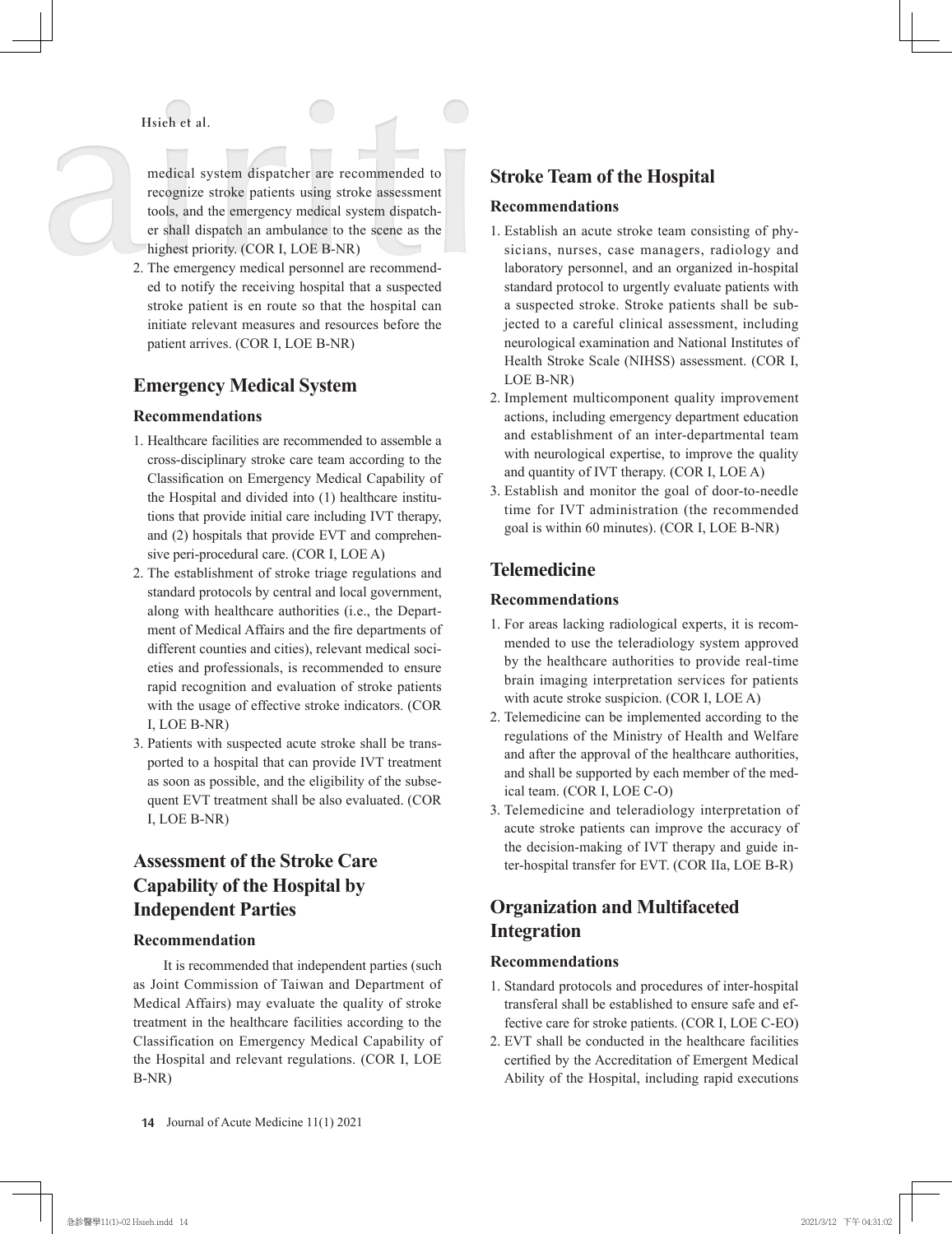of cerebral angiography, certified neurointerventional specialists, and a comprehensive peri-procedural care team. (COR I, LOE C-EO)

- 3. Healthcare institutions that provide initial care (including IVT therapy) may consider developing an examination procedure that can perform emergent and noninvasive intracranial angiography to determine patients who are suitable for transferring for an evaluation and treatment of EVT. This procedure may be helpful in shortening the time to EVT. (COR IIb, LOE C-LD)
- 4. Government agencies and insurance institutions shall implement appropriate reimbursement regulations for the care and professional expenses needed for acute stroke patients to achieve an ideal outcome. (COR I, LOE C-EO)

# **Improvement of Quality of Care Process of Stroke System**

#### **Recommendation**

Healthcare institutions shall organize a cross-disciplinary quality improvement committee to review and monitor the quality benchmarks, indicators, evidence-based implementation of stroke care, and patient outcomes, which will help improve the quality of care. (COR I, LOE B-NR)

# **Initial Clinical and Imaging Evaluation After Arriving at the Hospital**

#### **Recommendations**

- 1. The clinical use of a stroke severity scoring scale is recommended, and NIHSS is preferred. (COR I, LOE B-NR)
- 2. All patients with suspected AIS shall receive emergency brain imaging evaluation. (COR I, LOE A)
- 3. Before the patient receives IVT, non-contrast computed tomography (CT) scan of the brain is effective to rule out intracranial hemorrhage. (COR I, LOE A)

# **Imaging Evaluation for Indications of IVT**

#### **Recommendations**

1. Since the efficacy of IVT is related to the start time

of treatment, treatment shall be started as soon as possible for patients with indications and shall not be delayed by performing additional multimodal neuroimaging, such as CT perfusion and magnetic resonance perfusion. (COR I, LOE B-NR)

- 2. For patients with AIS whose stroke symptoms are first noted upon awakening from sleep or have an unknown time of stroke onset but exceeding 4.5 hours from the last time known to be normal, finding an imaging mismatch between diffusion-weighted imaging and fluid-attenuated inversion recovery of magnetic resonance imaging in the region of brain ischemia is helpful for IVT. $^{14}$  (COR IIa, LOE B-R)
- 3. For patients with AIS whose symptoms occurred between 4.5 and 9.0 hours after stroke onset or those on awakening with stroke (if within 9 hours from the midpoint of sleep), using CT perfusion to identify patients who had hypoperfused but salvageable brain tissue is helpful for patients to receive IVT.<sup>15</sup> (COR IIa, LOE B-R)

# **Imaging Evaluation for Indications of EVT**

#### **Recommendations**

- 1. For patients who are eligible for EVT, noninvasive intracranial arterial angiography, such as CT angiography or magnetic resonance angiography, shall be performed as the initial imaging evaluation. (COR I, LOE A)
- 2. For patients who are suspected LVO and eligible for EVT and without a history of renal function impairment, it is reasonable to perform CT angiography before obtaining the serum creatinine result. (COR IIa, LOE B-NR)
- 3. For patients who are potentially indicated for EVT, in addition to intracranial vascular examinations, it is reasonable to perform extracranial carotid and cervical vertebral angiography, which can provide useful information on whether the patients are suitable for treatment and endovascular treatment plan. (COR IIa, LOE C-EO)
- 4. It may be reasonable to consider the condition of collateral circulation to determine whether certain patients are suitable for EVT. (COR IIb, LOE C-LO)
- 5. For patients with LVO in the anterior circulation presenting 6–24 hours from the last time known to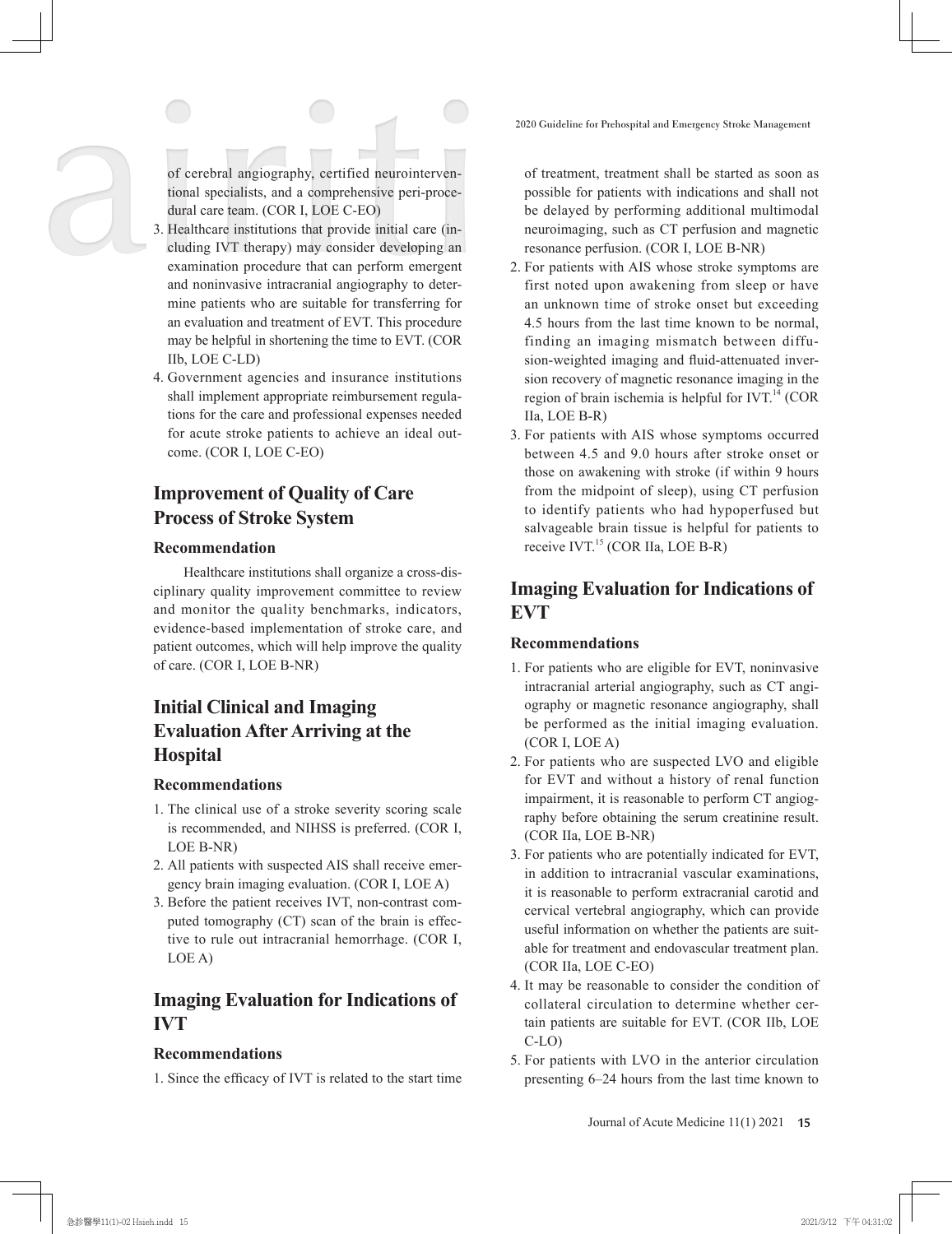**Hsieh et al.**

be normal, it is recommended to use CT perfusion imaging or magnetic resonance diffusion-weighted imaging and/or perfusion imaging in assisting the selection of patients suitable for EVT. However, this recommendation is made only if the patients meet the eligibility criteria of either DAWN or DE-FUSE 3 trial. $16,17$  (COR I, LOE A)

### **Other Diagnostics**

#### **Recommendations**

- 1. For all patients, blood glucose testing must be performed before starting IVT. (COR I, LOE B-NR)
- 2. A baseline electrocardiogram is recommended for patients with AIS, but it shall not delay the start of IVT. (COR I, LOE B-NR)
- 3. A baseline troponin test is recommended for patients with AIS, but it shall not delay the start of IVT or EVT. (COR I, LOE C-LD)
- 4. In the absence of evidence of acute lung, heart, and pulmonary vascular disease, it is uncertain whether a chest X-ray image is useful in the hyperacute phase of the stroke. If this test is performed, it shall not delay the start of IVT. (COR IIb, LOE B-NR)

# **Conflicts of Interest Statement**

None.

# **Funding**

None.

# **References**

- 1. National Institute of Neurological Disorders and Stroke rt-PA Stroke Study Group. Tissue plasminogen activator for acute ischemic stroke. *N Engl J Med* 1995;333:1581- 1587. doi:10.1056/NEJM199512143332401
- 2. Hacke W, Kaste M, Bluhmki E, et al. Thrombolysis with alteplase 3 to 4.5 hours after acute ischemic stroke. *N Engl J Med* 2008;359:1317-1329. doi:10.1056/NEJMoa0804656
- 3. Chen CH, Hsieh HC, Sung SF, et al. 2019 Taiwan Stroke Society Guideline for intravenous thrombolysis in acute ischemic stroke patients. *Formos J Stroke* 2019;1:1-22. doi:10.6318/FJS.201906\_1(1).0001
- 4. Hacke W, Donnan G, Fieschi C, et al. Association of outcome with early stroke treatment: pooled analysis of AT-LANTIS, ECASS, and NINDS rt-PA stroke trials. *Lancet* 2004;363:768-774. doi:10.1016/S0140-6736(04)15692-4
- 5. Lees KR, Bluhmki E, von Kummer R, et al. Time to treatment with intravenous alteplase and outcome in stroke: an updated pooled analysis of ECASS, ATLANTIS, NINDS, and EPITHET trials. *Lancet* 2010;375:1695-1703. doi:10.1016/S0140-6736(10)60491-6
- 6. Berkhemer OA, Fransen PSS, Beumer D, et al. A randomized trial of intraarterial treatment for acute ischemic stroke. *N Engl J Med* 2015;372:11-20. doi:10.1056/NEJ-Moa1411587
- 7. Campbell BCV, Mitchell PJ, Kleinig TJ, et al. Endovascular therapy for ischemic stroke with perfusion-imaging selection. *N Engl J Med* 2015;372:1009-1018. doi:10.1056/ NEJMoa1414792
- 8. Goyal M, Demchuk AM, Menon BK, et al. Randomized assessment of rapid endovascular treatment of ischemic stroke. *N Engl J Med* 2015;372:1019-1030. doi:10.1056/ NEJMoa1414905
- 9. Saver JL, Goyal M, Bonafe A, et al. Stent-retriever thrombectomy after intravenous t-PA vs. t-PA alone in stroke. *N Engl J Med* 2015;372:2285-2295. doi:10.1056/NEJ-Moa1415061
- 10. Jovin TG, Chamorro A, Cobo E, et al. Thrombectomy within 8 hours after symptom onset in ischemic stroke. *N Engl J Med* 2015;372:2296-2306. doi:10.1056/NEJ-Moa1503780
- 11. Powers WJ, Derdeyn CP, Biller J, et al. 2015 American Heart Association/American Stroke Association focused update of the 2013 guidelines for the early management of patients with acute ischemic stroke regarding endovascular treatment: a guideline for healthcare professionals from the American Heart Association/American Stroke Association. *Stroke* 2015;46:3020-3035. doi:10.1161/ STR.0000000000000074
- 12. Tang SC, Tsai LK, Chen CJ, et al. 2019 Taiwan stroke society guideline for endovascular thrombectomy in acute ischemic stroke patients. *Formos J Stroke* 2019;1:77-89. doi:10.6318/FJS.201909\_1(2).0001
- 13. Powers WJ, Rabinstein AA, Ackerson T, et al. Guidelines for the early management of patients with acute ischemic stroke: 2019 Update to the 2018 Guidelines for the early management of acute ischemic stroke: a guideline for healthcare professionals from the American Heart Association/American Stroke Association. *Stroke*  2019;50:e344-e418. doi:10.1161/STR.0000000000000211
- 14. Thomalla G, Simonsen CZ, Boutitie F, et al; WAKE-UP Investigators. MRI-guided thrombolysis for stroke with unknown time of onset. *N Engl J Med* 2018;379:611-622. doi:10.1056/NEJMoa1804355
- 15. Ma H, Campbell BCV, Parsons MW, et al. Thrombolysis guided by perfusion imaging up to 9 hours after onset of stroke. *N Engl J Med* 2019;380:1795-1803. doi:10.1056/